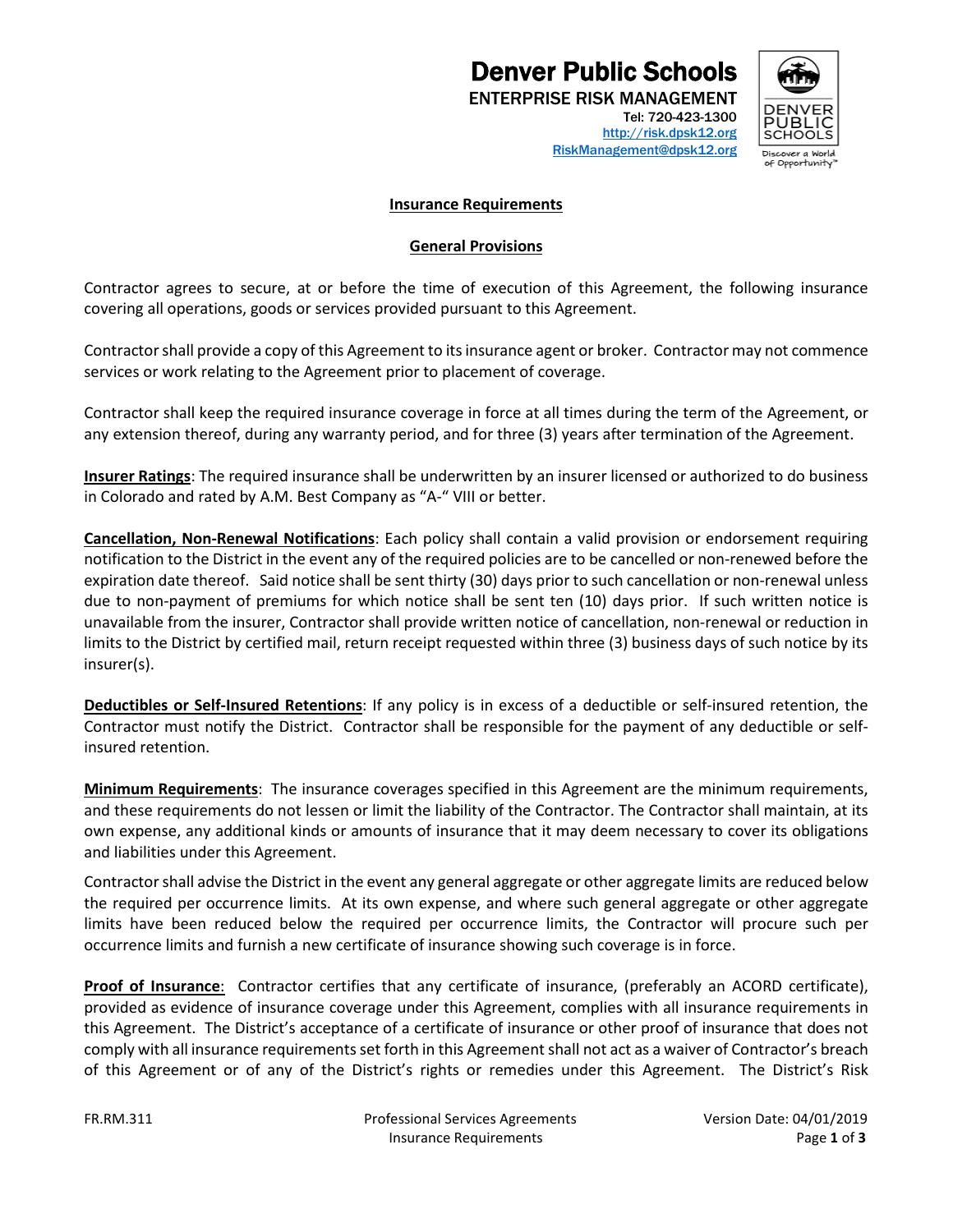Management Department may require additional proof of insurance including but not limited to policies and endorsements.

## **Insurance Coverage and Limits**

**Workers' Compensation/Employer's Liability:** Contractorshall maintain the coverage as required by statute and shall maintain Employer's Liability insurance with limits of at least \$100,000 per occurrence for each bodily injury claim, \$100,000 per occurrence for each bodily injury caused by disease claim, and \$500,000 aggregate for all bodily injuries caused by disease claims.

Contractor expressly represents to the District, as a material representation upon which the District is relying on entering into this Agreement, that none of the Contractor's officers or employees who may be eligible under any statute or law to reject Workers' Compensation insurance shall affect such rejection during any part of the term of this Agreement, and that any such rejections previously effected, have been revoked as of the date Contractor executes this Agreement.

**Business Automobile Liability:** Contractor shall maintain Business Automobile Liability coverage with limits of at least \$1,000,000 each accident applicable to all owned, hired and non-owned vehicles used in performing services under this Agreement.

**Commercial General Liability:** Contractor shall maintain Commercial General Liability coverage with limits of at least \$1,000,000 for each occurrence, \$1,000,000 for each personal and advertising injury claim, \$2,000,000 products and completed operations aggregate, and \$2,000,000 policy aggregate.

**Professional Liability** – **Errors & Omissions(if applicable):** Contractorshall maintain Professional Liability coverage with limits of at least \$1,000,000 per claim and \$1,000,000 policy aggregate.

**Excess/Umbrella Liability:** Contractor shall maintain Excess or Umbrella Liability coverage with limits of at least \$1,000,000 per occurrence and \$1,000,000 policy aggregate. Coverage must be written on a "follow form" or broader basis.

**Sexual Abuse, Molestation or Misconduct (if applicable)**: Contractor shall maintain Sexual Abuse, Molestation or Misconduct coverage with limits of at least \$100,000.

**Commercial Crime (if applicable):** Contractor shall maintain Commercial Crime coverage with limits of at least \$1,000,000. Coverage shall include but not be limited to theft of District's money, securities or valuable property by Contractor's employees (including any extended definition of employee). The School District No. 1 in the City and County of Denver, d/b/a Denver Public Schools shall be named as Loss Payee as its interest may appear.

**Aircraft Liability – Aircraft or Drone use (if applicable):** Contractor shall maintain Aircraft Liability insurance covering all manned and/or unmanned aircraft used in the performance of the work with limits of at least \$1,000,000 single limit.

**Liquor Legal Liability (if applicable):** Contractorshall maintain Liquor Legal Liability coverage with limits of at least \$1,000,000 per claim and \$1,000,000 policy aggregate.

**Garagekeepers Liability (if applicable):** Contractor shall maintain Garagekeepers Liability coverage with limits of at least \$1,000,000 aggregate.